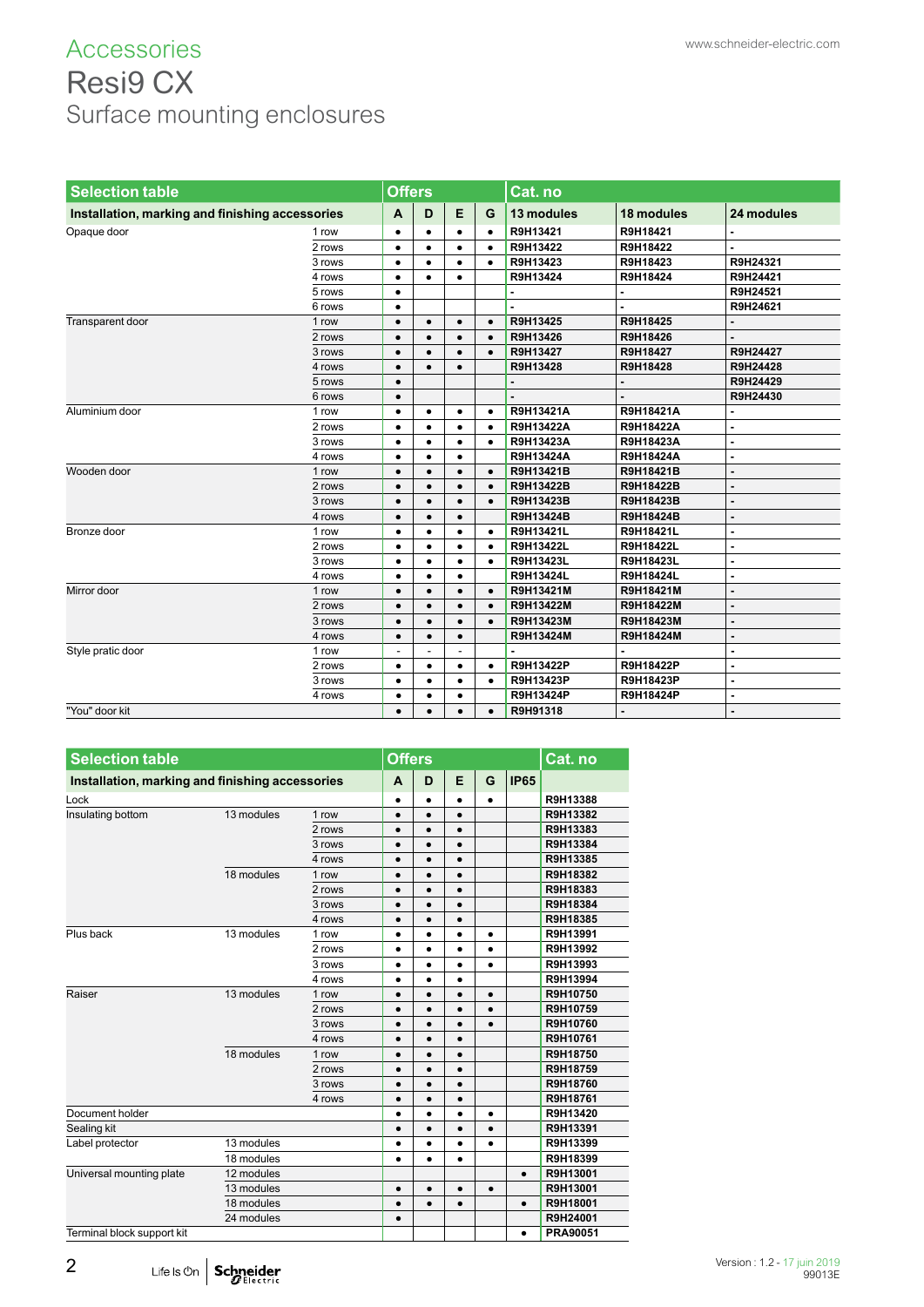# Accessories www.schneider-electric.com Resi9 CX Surface mounting enclosures

| <b>Selection table</b>                             |               |             |           |           |           | <b>Cat.</b> no |             |                  |
|----------------------------------------------------|---------------|-------------|-----------|-----------|-----------|----------------|-------------|------------------|
| Installation, connection and finishing accessories |               |             | A         | D         | E         | G              | <b>IP65</b> |                  |
| Support for phase/neutral terminal block or        | 13 modules    |             | $\bullet$ |           | $\bullet$ | $\bullet$      |             | R9H13389         |
| for earth terminal block                           | 18 modules    |             | $\bullet$ | $\bullet$ | $\bullet$ |                |             | R9H18389         |
| Ph+N insulated terminal blocks                     | 4 holes       |             | $\bullet$ | $\bullet$ | $\bullet$ |                | $\bullet$   | R9H13405         |
| $(set of 2: 1 Ph + 1 N)$                           | 7 holes       |             | $\bullet$ |           | $\bullet$ |                | $\bullet$   | R9H13411         |
| Ph+Ph insulated terminal blocks                    | 4 holes 63 A  |             | $\bullet$ |           | $\bullet$ |                | $\bullet$   | R9H13405P        |
| (set of 2, black and grey)                         | 7 holes 125 A |             | $\bullet$ |           | $\bullet$ |                | $\bullet$   | R9H13411P        |
| N+N insulated terminal blocks (set of 2, blue)     | 4 holes 63 A  |             | $\bullet$ | $\bullet$ | $\bullet$ |                | $\bullet$   | R9H13405N        |
|                                                    | 7 holes 125 A |             | $\bullet$ |           | $\bullet$ |                | $\bullet$   | R9H13411N        |
| Earth terminal block (2)                           | 5 holes       |             | $\bullet$ |           | $\bullet$ |                | $\bullet$   | LGYT1E05         |
|                                                    | 14 holes      |             | $\bullet$ |           | $\bullet$ |                | $\bullet$   | LGYT1E14         |
|                                                    | 24 holes      | $\bullet$   |           | $\bullet$ |           | $\bullet$      | LGYT1E24    |                  |
| Neutral terminal block <sup>(2)</sup>              | 5 holes       | $\bullet$   |           | $\bullet$ |           | $\bullet$      | LGYT1N05    |                  |
|                                                    | 14 holes      |             | $\bullet$ |           | $\bullet$ |                | $\bullet$   | LGYT1N14         |
|                                                    | 24 holes      |             | $\bullet$ |           | $\bullet$ |                | $\bullet$   | LGYT1N24         |
| 3Ph+N Terminal block kit                           | 24 modules    |             | $\bullet$ |           |           |                |             | R9H24315         |
| Support kit for terminal blocks (batch of 1)       |               |             | $\bullet$ |           |           |                |             | LGYT601R         |
| Blanking plates dividable (set of 10)              |               |             | $\bullet$ |           |           | $\bullet$      | $\bullet$   | R9H13387         |
| Labels sheet                                       |               |             | $\bullet$ | $\bullet$ | $\bullet$ | $\bullet$      | $\bullet$   | R9H13230         |
| Symbols plate                                      |               |             | $\bullet$ | $\bullet$ |           |                | $\bullet$   | R9H13228         |
| Ph+N insulated terminal blocks                     | 4 holes       |             |           |           |           |                |             | R9H10888         |
| <b>Retrofit/extension accessories</b>              |               |             | A         | D         | E         | G              |             |                  |
| Retrofit/extension kit                             | 13 modules    | 1 to 2 rows | $\bullet$ |           | $\bullet$ | $\bullet$      |             | R9H13402R        |
|                                                    |               | 2 to 3 rows | $\bullet$ | $\bullet$ | $\bullet$ | $\bullet$      |             | R9H13403R        |
|                                                    |               | 3 to 4 rows | $\bullet$ |           | $\bullet$ | $\bullet$      |             | R9H13404R        |
| Control block                                      |               |             | $\bullet$ |           |           |                |             | <b>R9H13200R</b> |
| Repair kit                                         | enclosure     |             | $\bullet$ |           | $\bullet$ | $\bullet$      |             | R9H99001         |
|                                                    | door          | $\bullet$   |           | $\bullet$ | $\bullet$ |                | R9H99002    |                  |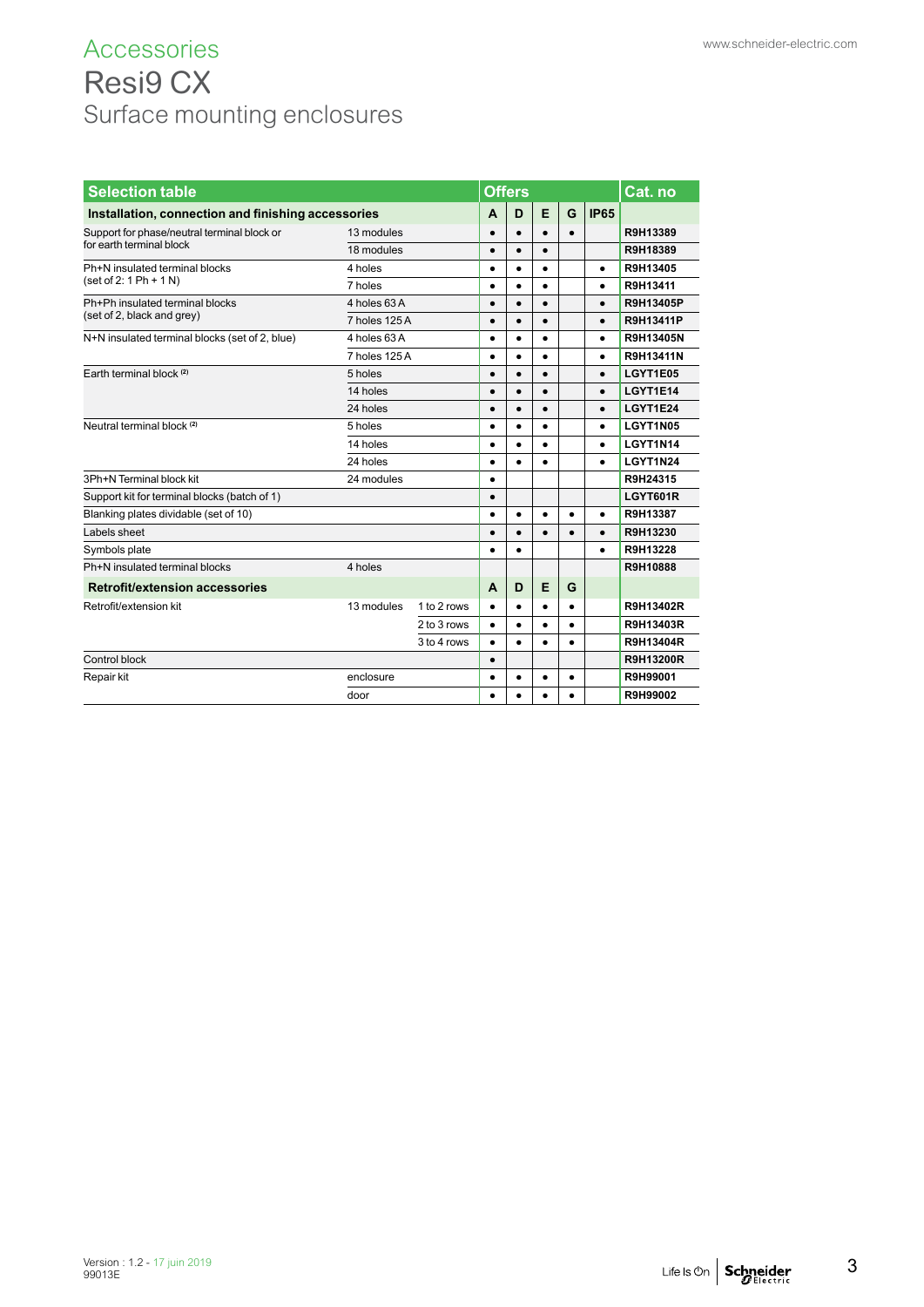# ACCESSOTIES www.schneider-electric.com Resi9 CX Surface mounting enclosures

|                 |                                                 |        | UUUUUIIVU IVI                               | 1719991 VY |                |                |
|-----------------|-------------------------------------------------|--------|---------------------------------------------|------------|----------------|----------------|
|                 | Installation, marking and finishing accessories |        |                                             | Cat. no.   |                |                |
|                 | <b>Type</b>                                     |        | <b>Description</b>                          | 13 modules | 18 modules     | 24 modules     |
|                 |                                                 |        |                                             |            |                |                |
|                 | Opaque door                                     | 1 row  | It is mounted from the front of             | R9H13421   | R9H18421       |                |
|                 |                                                 | 2 rows | the enclosure without removing<br>the hood. | R9H13422   | R9H18422       |                |
|                 |                                                 | 3 rows |                                             | R9H13423   | R9H18423       | R9H24321       |
| R9H13422_Image  |                                                 | 4 rows |                                             | R9H13424   | R9H18424       | R9H24421       |
|                 |                                                 | 5 rows |                                             |            | $\blacksquare$ | R9H24521       |
|                 |                                                 | 6 rows |                                             |            | ÷,             | R9H24621       |
|                 |                                                 |        |                                             |            |                |                |
|                 |                                                 |        |                                             |            |                |                |
|                 |                                                 |        |                                             |            |                |                |
|                 | Transparent door                                | 1 row  | It is mounted from the front of             | R9H13425   | R9H18425       | ٠              |
|                 |                                                 | 2 rows | the enclosure without removing              | R9H13426   | R9H18426       |                |
| R9H13426_Image  |                                                 | 3 rows | the hood.                                   | R9H13427   | R9H18427       | R9H24427       |
|                 |                                                 | 4 rows |                                             | R9H13428   | R9H18428       | R9H24428       |
|                 |                                                 | 5 rows |                                             |            | ä,             | R9H24429       |
|                 |                                                 | 6 rows |                                             | ٠          | ä,             | R9H24430       |
|                 |                                                 |        |                                             |            |                |                |
|                 |                                                 |        |                                             |            |                |                |
|                 |                                                 |        |                                             |            |                |                |
|                 | Aluminium door                                  | 1 row  | It is mounted from the front of             | R9H13421A  | R9H18421A      | $\blacksquare$ |
|                 |                                                 | 2 rows | the enclosure without removing              | R9H13422A  | R9H18422A      | $\blacksquare$ |
|                 |                                                 | 3 rows | the hood.                                   | R9H13423A  | R9H18423A      | ٠              |
| RBH13422A Image |                                                 | 4 rows |                                             | R9H13424A  | R9H18424A      | ÷.             |
|                 |                                                 |        |                                             |            |                |                |
|                 |                                                 |        |                                             |            |                |                |
|                 |                                                 |        |                                             |            |                |                |
|                 |                                                 |        |                                             |            |                |                |
|                 |                                                 |        |                                             |            |                |                |
|                 |                                                 |        |                                             |            |                |                |
|                 | Wooden door                                     | 1 row  | It is mounted from the front of             | R9H13421B  | R9H18421B      |                |
|                 |                                                 | 2 rows | the enclosure without removing              | R9H13422B  | R9H18422B      | ä,             |
|                 |                                                 | 3 rows | the hood.                                   | R9H13423B  | R9H18423B      | ٠              |
|                 |                                                 | 4 rows |                                             | R9H13424B  | R9H18424B      | ÷.             |
| R9H13422B_Image |                                                 |        |                                             |            |                |                |
|                 |                                                 |        |                                             |            |                |                |
|                 |                                                 |        |                                             |            |                |                |
|                 |                                                 |        |                                             |            |                |                |
|                 |                                                 |        |                                             |            |                |                |
|                 | Bronze door                                     |        | It is mounted from the front of             | R9H13421L  | R9H18421L      | $\blacksquare$ |
|                 |                                                 | 1 row  |                                             |            |                |                |
|                 |                                                 | 2 rows | the enclosure without removing              | R9H13422L  | R9H18422L      | ٠              |
|                 |                                                 | 3 rows | the hood.                                   | R9H13423L  | R9H18423L      | $\blacksquare$ |
|                 |                                                 | 4 rows |                                             | R9H13424L  | R9H18424L      | $\blacksquare$ |
| R9H13422L_Image |                                                 |        |                                             |            |                |                |
|                 |                                                 |        |                                             |            |                |                |
|                 |                                                 |        |                                             |            |                |                |
|                 |                                                 |        |                                             |            |                |                |
|                 |                                                 |        |                                             |            |                |                |
|                 | Mirror door                                     | 1 row  | It is mounted from the front of             | R9H13421M  | R9H18421M      | ä,             |
|                 |                                                 | 2 rows | the enclosure without removing              | R9H13422M  | R9H18422M      | ÷.             |
| pem_Mz          |                                                 | 3 rows | the hood.                                   | R9H13423M  | R9H18423M      | $\overline{a}$ |
|                 |                                                 |        |                                             | R9H13424M  | R9H18424M      |                |
|                 |                                                 | 4 rows |                                             |            |                |                |
|                 |                                                 |        |                                             |            |                |                |
|                 |                                                 |        |                                             |            |                |                |
|                 |                                                 |        |                                             |            |                |                |
|                 |                                                 |        |                                             |            |                |                |
|                 |                                                 |        | It is mounted from the front of             |            |                |                |
|                 | "Style pratic" door                             | 2 rows |                                             | R9H13422P  | R9H18422P      | ۰              |
|                 |                                                 | 3 rows | the enclosure without removing              | R9H13423P  | R9H18423P      | $\blacksquare$ |
|                 |                                                 | 4 rows | the hood.                                   | R9H13424P  | R9H18424P      | ۰              |
|                 |                                                 |        | White door with special                     |            |                |                |
| R9H13422P_Image |                                                 |        | "whiteboard" surface and                    |            |                |                |
|                 |                                                 |        | accessories (3 magnets,                     |            |                |                |
|                 | SKATE                                           |        | 1 whiteboard marker and                     |            |                |                |
|                 | RDY A 47#                                       |        | 2 adhesive keyholders).                     |            |                |                |
|                 |                                                 |        |                                             |            |                |                |
|                 | "You" door kit                                  | 1 row  | It is mounted from the front of             | R9H91318   | R9H91318       |                |
|                 |                                                 | 2 rows | the enclosure without removing              |            |                |                |
|                 |                                                 | 3 rows | the hood.                                   |            |                |                |
|                 |                                                 | 4 rows | This kit contains accessories               |            |                |                |
|                 |                                                 |        | to allow you to customize                   |            |                |                |
|                 |                                                 |        | a transparent door with your                |            |                |                |
|                 |                                                 |        | own image.                                  |            |                |                |
|                 |                                                 |        |                                             |            |                |                |
|                 |                                                 |        |                                             |            |                |                |

### **Accessories for enclosures**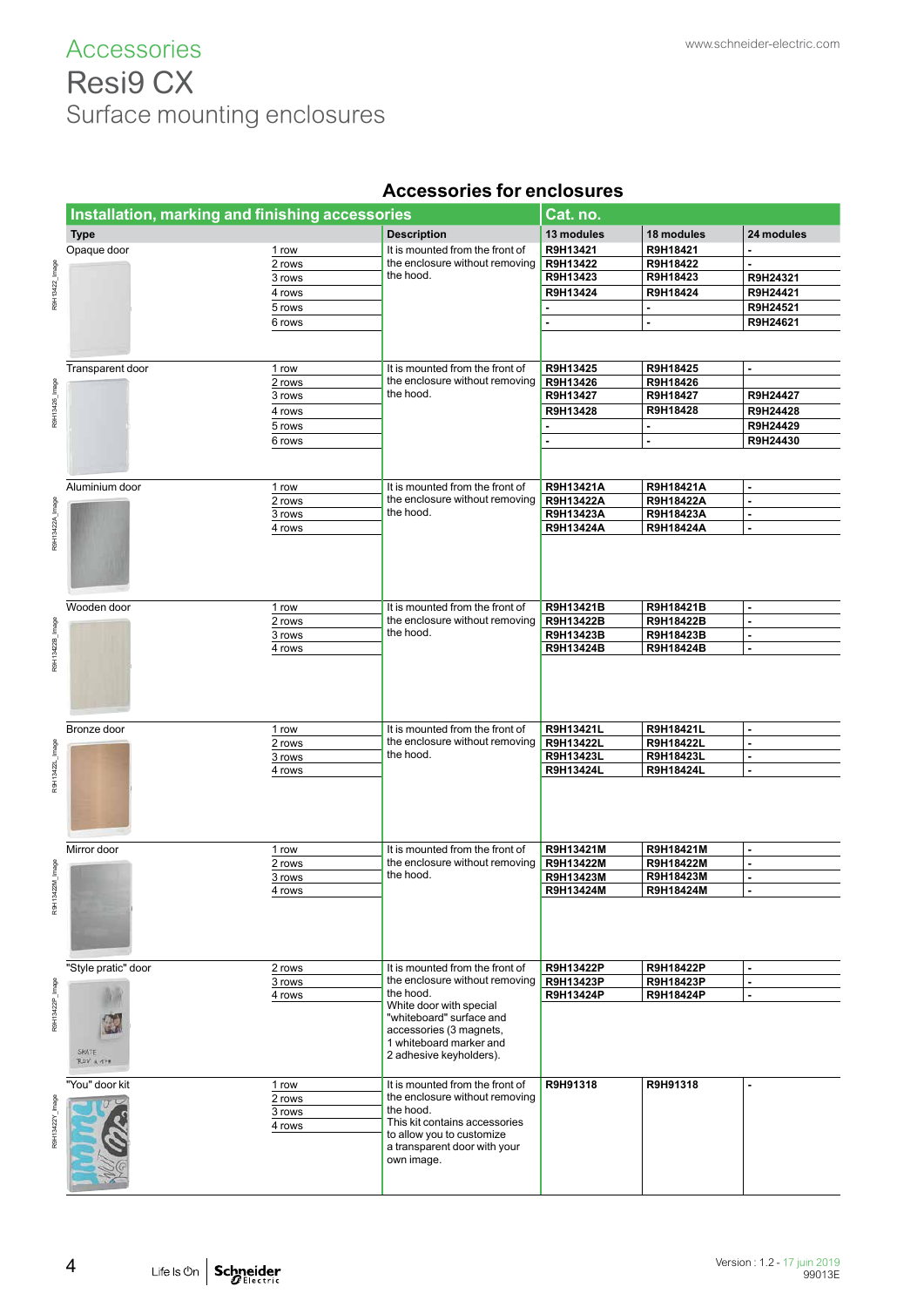# Accessories www.schneider-electric.com Resi9 CX Surface mounting enclosures

|                  |                          | Installation, marking and finishing accessories |                                                                                                 | Cat. no.   |            |            |
|------------------|--------------------------|-------------------------------------------------|-------------------------------------------------------------------------------------------------|------------|------------|------------|
|                  | <b>Type</b>              |                                                 | <b>Description</b>                                                                              | 13 modules | 18 modules | 24 modules |
|                  | Lock                     |                                                 | It is mounted on the door to limit access to                                                    | R9H13388   |            |            |
| saeml_886        |                          |                                                 | the switchgear.                                                                                 |            |            |            |
|                  |                          |                                                 |                                                                                                 |            |            |            |
|                  | Insulating bottom        | 1 row                                           | It protects the cables and switchgear when                                                      | R9H13382   | R9H18382   |            |
|                  |                          | 2 rows                                          | the enclosure is secured to an aggressive or                                                    | R9H13383   | R9H18383   |            |
|                  |                          | 3 rows                                          | damp surface.<br>Allows class 2 installation when used.                                         | R9H13384   | R9H18384   |            |
| R9H13383_Image   |                          | 4 rows                                          |                                                                                                 | R9H13385   | R9H18385   |            |
|                  |                          |                                                 |                                                                                                 |            |            |            |
|                  | "Plus" back              | 1 row                                           | Allows wall mounting and receives the                                                           | R9H13991   | R9H18991   |            |
|                  |                          | 2 rows                                          | chassis, once the tubes and cable ducts                                                         | R9H13992   | R9H18992   |            |
|                  | 30.7                     | 3 rows                                          | have been installed.                                                                            | R9H13993   | R9H18993   |            |
| R9H14383_Image   |                          | 4 rows                                          | The chassis is screwed onto the "Plus" back,<br>without tools.                                  | R9H13994   | R9H18994   |            |
|                  |                          |                                                 |                                                                                                 |            |            |            |
|                  | Raiser                   | 1 row, thickness 35 mm                          | It is used to increase the volume available for R9H10750                                        |            | R9H18750   |            |
|                  |                          | 2 rows, thickness 35 mm                         | cable insertion under the enclosure.                                                            | R9H10759   | R9H18759   |            |
|                  |                          | 3 rows, thickness 35 mm                         |                                                                                                 | R9H10760   | R9H18760   |            |
| R9H10760_Image36 |                          | 4 rows, thickness 35 mm                         |                                                                                                 | R9H10761   | R9H18761   |            |
|                  |                          |                                                 |                                                                                                 |            |            |            |
|                  | Document holder          |                                                 | It is used to store the wiring diagram or                                                       | R9H13420   |            |            |
| R9H13420_Image15 |                          |                                                 | documentation for the installation.                                                             |            |            |            |
|                  | Sealing kit              |                                                 | It guarantees that no unauthorised people                                                       | R9H13391   |            |            |
| 391_Image20      | 10.                      |                                                 | can work in the enclosure. Set of 2 kits.                                                       |            |            |            |
|                  | Label protector          |                                                 | Is fitted directly on the cover to protect the                                                  | R9H13399   | R9H18399   |            |
|                  |                          |                                                 | strip of cardboard labels.                                                                      |            |            |            |
| R9H13399_Image   |                          |                                                 |                                                                                                 |            |            |            |
|                  |                          |                                                 |                                                                                                 |            |            |            |
|                  | Universal mounting plate |                                                 | Makes it possible to install other equipment<br>on a universal grid (by removing the DIN rail). | R9H13001   | R9H18001   | R9H24001   |
|                  |                          |                                                 |                                                                                                 |            |            |            |
| R9H13001_Image   |                          |                                                 |                                                                                                 |            |            |            |
|                  |                          |                                                 |                                                                                                 |            |            |            |

#### **Accessories for enclosures**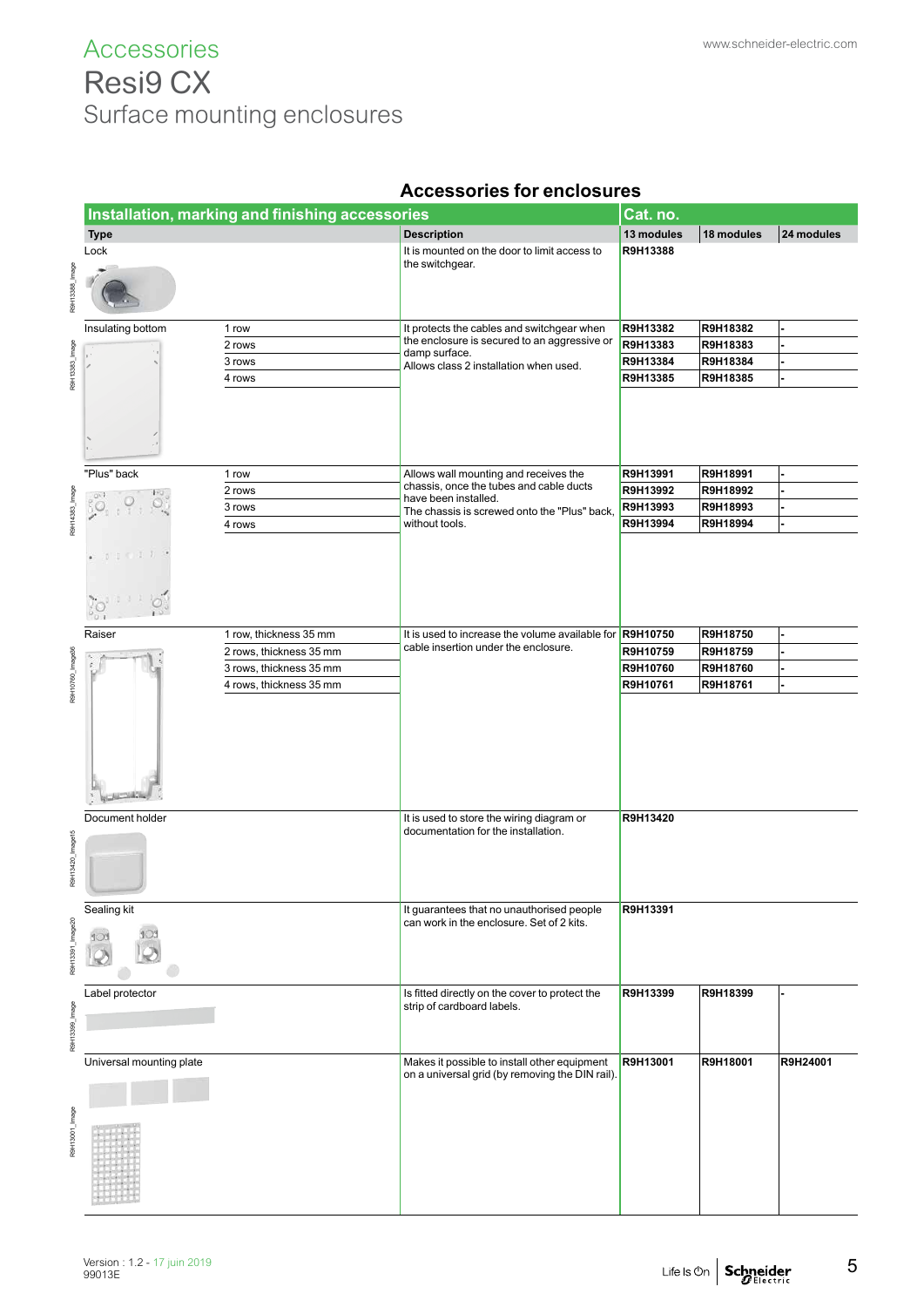### **Accessories** Resi9 CX Surface mounting enclosures

|                         | Installation, connection and finishing accessories        |                                   |                                                                                                                      |           |  |  |  |  |
|-------------------------|-----------------------------------------------------------|-----------------------------------|----------------------------------------------------------------------------------------------------------------------|-----------|--|--|--|--|
|                         | <b>Type</b>                                               |                                   | <b>Description</b>                                                                                                   |           |  |  |  |  |
|                         | Support for phase/neutral terminal block or for           | 13 modules                        | Can be clipped on at the top or bottom of the Resi9 CX,                                                              | R9H13389  |  |  |  |  |
|                         | earth terminal block                                      | 18 modules                        | enclosure, with two positions in height and two positions in depth                                                   | R9H18389  |  |  |  |  |
| PB115523-4 - PB120028-4 |                                                           |                                   | (by turning it to clip it on the other way round).                                                                   |           |  |  |  |  |
|                         | Earth terminal block (2)                                  | 5 holes                           | 1 x 6/25 <sup><math>\text{d}</math></sup> screw + 4 x 1.5/4 $\text{d}$ <sup>1</sup> ) with plug/in (63 A) + 1 jumper | LGYT1E05  |  |  |  |  |
|                         |                                                           | 14 holes                          | $3 \times 6/25$ screw + 11 x 1.5/4 <sup>o(1)</sup> with plug/in (63 A) + 1 jumper                                    | LGYT1E14  |  |  |  |  |
|                         |                                                           | 24 holes                          | 3 x 6/25 <sup>°</sup> screw + 21 x 1.5/4 <sup>°</sup> (1) with plug/in (63 A) + 1 jumper                             | LGYT1E24  |  |  |  |  |
|                         | Neutral terminal block <sup>(2)</sup>                     | 5 holes                           | 1 x 6/25 <sup>°</sup> screw + 4 x 1.5/4 <sup>°</sup> (1) with plug/in (63 A) + 1 jumper                              | LGYT1N05  |  |  |  |  |
|                         |                                                           | 14 holes                          | 3 x 6/25 <sup>°</sup> screw + 11 x 1.5/4 <sup>°</sup> (1) with plug/in (63 A) + 1 jumper                             | LGYT1N14  |  |  |  |  |
|                         |                                                           | 24 holes                          | $3 \times 6/25$ screw + 21 x 1.5/4 <sup>o(1)</sup> with plug/in (63 A) + 1 jumper                                    | LGYT1N24  |  |  |  |  |
|                         | Jumper for P/N compact terminals                          |                                   | Element needed to connect 2 terminal block (batch of 10)                                                             | LGYT4A01  |  |  |  |  |
|                         | Ph+N insulated terminal blocks                            | 4 holes 63 A                      | $4 \times 16$ <sup><math>\text{C}</math></sup>                                                                       | R9H13405  |  |  |  |  |
|                         | $(set of 2: 1 Ph + 1 N)$                                  | 7 holes 125 A                     | $1 \times 35^{\circ} + 6 \times 16^{\circ}$                                                                          | R9H13411  |  |  |  |  |
|                         | Ph+Ph insulated terminal blocks                           | 4 holes 63 A                      | $4 \times 16$ <sup>o</sup>                                                                                           | R9H13405P |  |  |  |  |
|                         | (set of 2, black and grey)                                | 7 holes 125 A                     | $1 \times 35^{\circ} + 6 \times 16^{\circ}$                                                                          | R9H13411P |  |  |  |  |
|                         | N+N insulated terminal blocks                             | 4 holes 63 A                      | $4 \times 16^{\circ}$                                                                                                | R9H13405N |  |  |  |  |
|                         | (set of 2, blue)                                          | 7 holes 125 A                     | $1 \times 35^{\circ} + 6 \times 16^{\circ}$                                                                          | R9H13411N |  |  |  |  |
|                         | 3Ph+N insulated terminal<br>$(1 blue + 3 black)$          | 4 holes 63 A blocks               | $(4 \times 16^{\circ}) \times 4$                                                                                     | R9H10888  |  |  |  |  |
| R9H24315_image1         | 3Ph+N terminal blocks kit<br>(2 blue+black, grey and red) | 24 modules<br>4 x (7 holes 125 A) | $(1 \times 35^{\circ} + 6 \times 16^{\circ}) \times 5$                                                               | R9H24315  |  |  |  |  |
| LGYT601R_Image20        | Support kit for terminal blocks                           | (batch of 1)                      | Allows installation of 4 screw 7 holes terminal block or<br>2 compact terminals on DIN rail                          | LGYT601R  |  |  |  |  |
|                         | <b>Blanking plates</b>                                    | dividable (set of 10)             |                                                                                                                      | R9H13387  |  |  |  |  |
|                         | Labels sheet                                              |                                   |                                                                                                                      | R9H13230  |  |  |  |  |
|                         | Symbols plate                                             |                                   |                                                                                                                      | R9H13228  |  |  |  |  |
|                         | Tube for installation on wall                             |                                   |                                                                                                                      | R9H10859  |  |  |  |  |
|                         | Incoming cable                                            |                                   |                                                                                                                      |           |  |  |  |  |
| R9H10884_Image          |                                                           | tube                              |                                                                                                                      | R9H10884  |  |  |  |  |
| R9H10885_Image          |                                                           | smooth                            |                                                                                                                      | R9H10885  |  |  |  |  |
| R9H10886_Image          |                                                           | connectors                        |                                                                                                                      | R9H10886  |  |  |  |  |

#### **Accessories for enclosures (cont.)**

*\* This reference includes the connection to associate it with other similar Terminal Block and relative cover.*

*(1) Up to 6 mm² for rigid and stranded cables without ferrule limited to 32 A.*

*(2) Rated connection capacity.*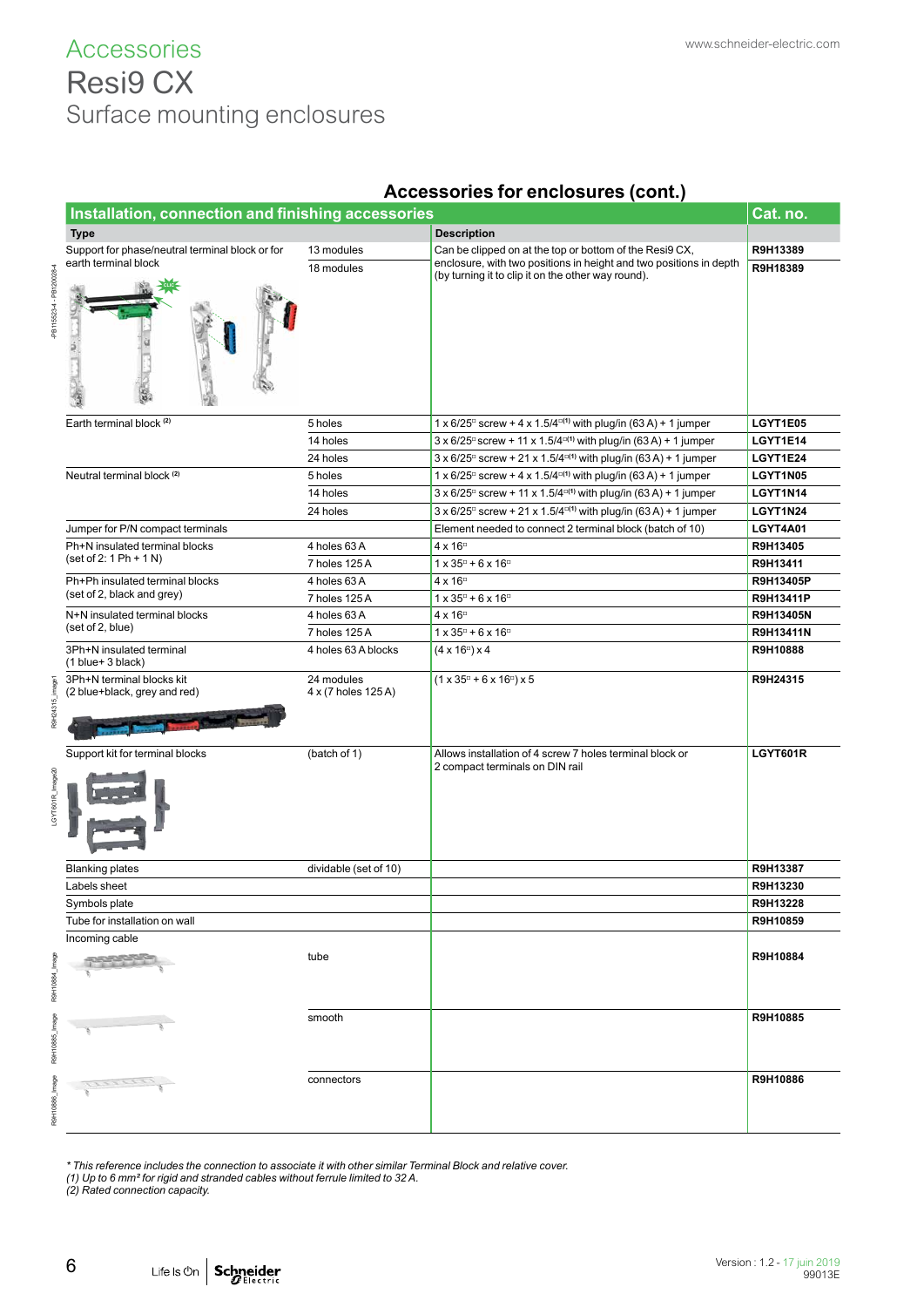### Accessories www.schneider-electric.com Resi9 CX Surface mounting enclosures

|                                | <b>Retrofit/extension accessories</b> |            |             | Cat. no.                                                                                                                                                                                                                                                                                                                                                            |                  |
|--------------------------------|---------------------------------------|------------|-------------|---------------------------------------------------------------------------------------------------------------------------------------------------------------------------------------------------------------------------------------------------------------------------------------------------------------------------------------------------------------------|------------------|
|                                | <b>Type</b>                           |            |             | <b>Description</b>                                                                                                                                                                                                                                                                                                                                                  |                  |
| PB100542_SE-30 R9H13403R_Image | Retrofit/extension kit<br>ø.          |            |             | The retrofit kit makes it possible to:<br>Add 1 row (and increase the size) on an existing enclosure<br>without dismounting the chassis. This row will have 9 modules<br>available instead of 13;<br>■ Change the front panel on an enclosure of the same size<br>(number of rows and modules).<br>Compatible with all Resi9 CX and Opale enclosures.               |                  |
|                                |                                       |            |             | It contains:<br>$\blacksquare$ 1 additional row kit + accessories for adaptation to existing<br>chassis<br>1 front panel, 2, 3 or 4 rows<br>Label protectors and blanking plates in the same quantity<br>(standard trade reference);<br>If an Opale trunking system is installed, the retrofit kit must be<br>fixed with a universal support (Ref. 13537, to order) |                  |
|                                |                                       | 13 modules | 1 to 2 rows | Dimensions: 375 x 252 x 108 mm                                                                                                                                                                                                                                                                                                                                      | R9H13402R        |
|                                |                                       |            | 2 to 3 rows | Dimensions: 500 x 252 x 108 mm                                                                                                                                                                                                                                                                                                                                      | R9H13403R        |
|                                |                                       |            | 3 to 4 rows | Dimensions: 625 x 252 x 108 mm                                                                                                                                                                                                                                                                                                                                      | R9H13404R        |
| R9H13200R_image                | Control block                         |            |             | Allow to install a new cover and door Resi9 CX on an old Opale<br>control block.<br>Dimensions: 250 x 223 x 12 mm                                                                                                                                                                                                                                                   | <b>R9H13200R</b> |
|                                | Repair kit                            |            | enclosure   | Fast mounting screws $(x4)$ + front panel screws $(x4)$                                                                                                                                                                                                                                                                                                             | R9H99001         |
| R9H99010 et 20_Image           |                                       |            | door        | 2 hinges + magnets                                                                                                                                                                                                                                                                                                                                                  | R9H99002         |

### **Accessories for enclosures (cont.)**